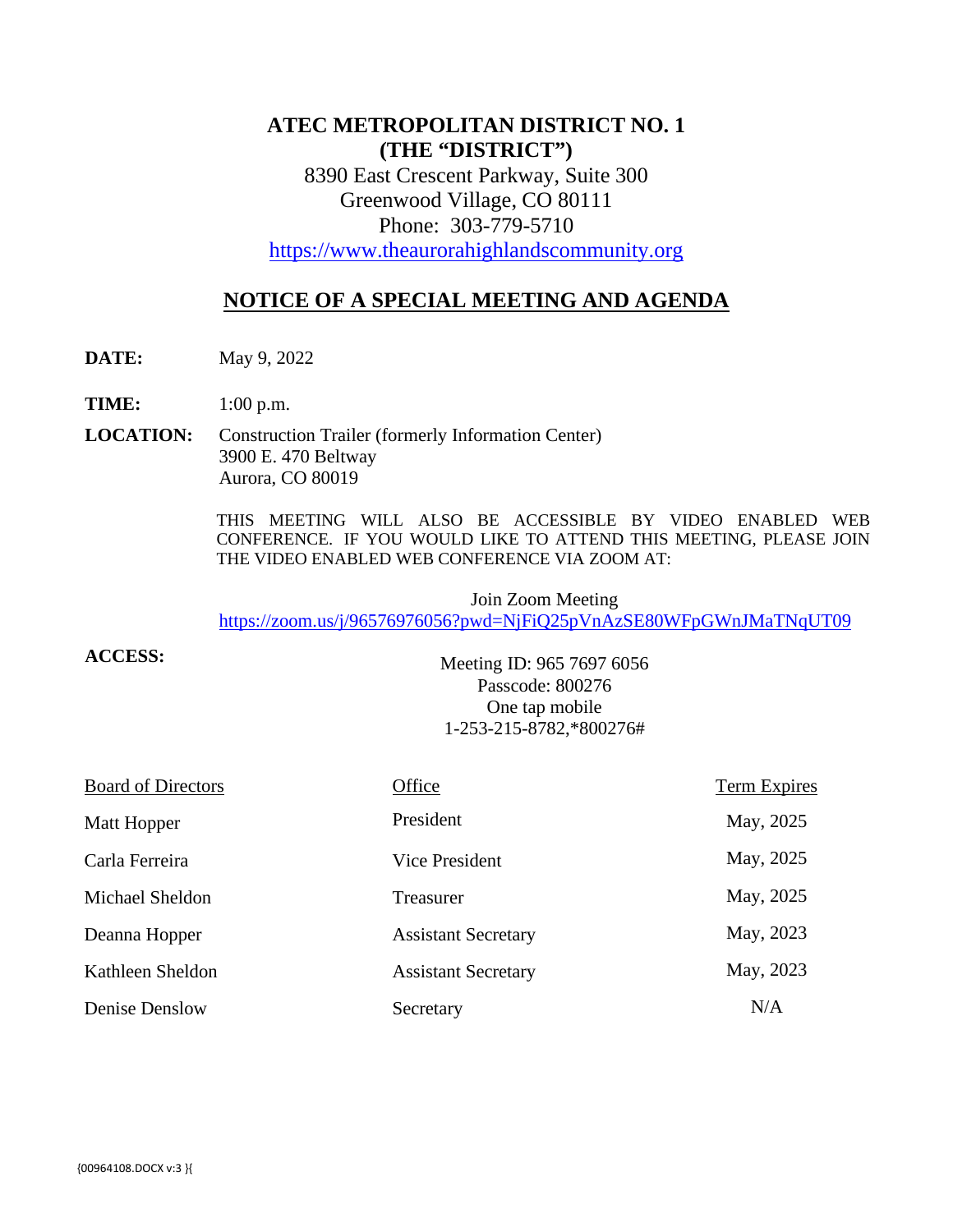#### **I. ADMINISTRATIVE MATTERS**

- A. Present disclosures of potential conflicts of interest and confirm quorum.
- B. Confirm quorum, location of meeting and posting of meeting notices. Approve Agenda.
- C. Public Comment. Matters not specifically included on the Agenda may be addressed. As a courtesy to others, comments shall be limited to three minutes per person.
- D. Discuss results of the May 3, 2022 Regular Election (enclosure).
- E. Consider appointment of officers.

| President:                  |  |
|-----------------------------|--|
| Secretary:                  |  |
| Treasurer:                  |  |
| <b>Assistant Secretary:</b> |  |
| <b>Assistant Secretary:</b> |  |

### **II. CONSENT AGENDA**

Consent Agenda – These items are considered to be routine and will be ratified by one motion. There will be no separate discussion of these items unless a board member so requests; in which event, the item will be removed from the Consent Agenda and considered in the Regular Agenda.

• None.

#### **III. FINANCIAL MATTERS**

A. None.

#### **IV. LEGAL MATTERS**

- A. Discuss matters related to issuance of The Aurora Highlands Community Authority Board ("**CAB**") proposed Special Tax Revenue Bonds, Series 2022, in the aggregate principal amount of up to \$200,000,000 ("2022 Bonds") (ATEC MD No. 1 / Commercial).
	- 1. Discuss Amended and Restated Revenue Pledge Agreement by and between the CAB and the District (enclosure).